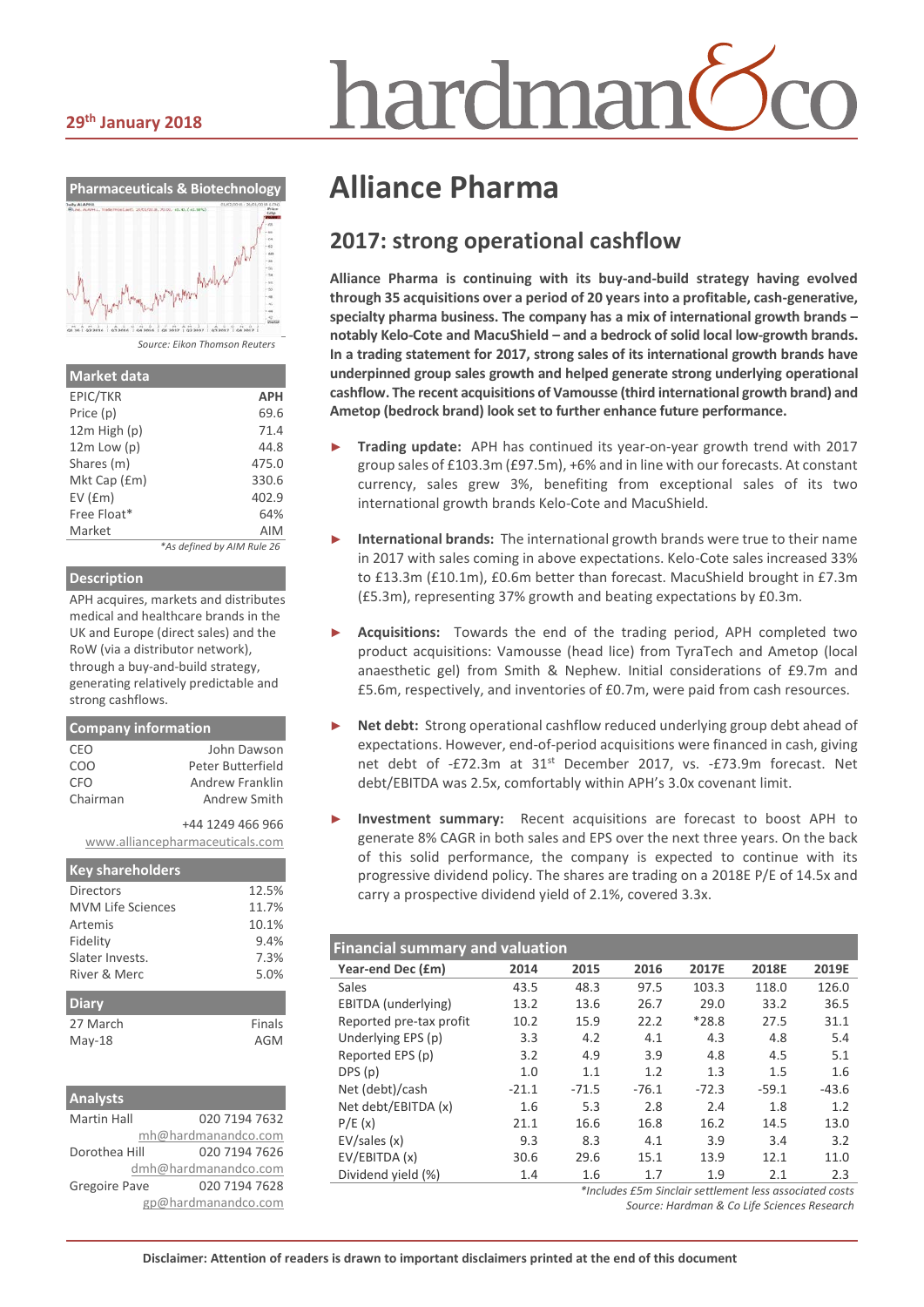#### **Alliance Pharma**

## hardman



- Underlying sales growth of 3.0% for fiscal 2017, boosted at the reported level by forex
- The two international brands (Kelo-cote and MacuShield) are driving sales growth and Vamousse should add to this in the future
- EBITDA margin is before share-based payments
- Gross margins are rising modestly as the contribution from the international stars increases each year

**Free cashflow and ROIC**



#### **Net debt and Net debt/EBITDA**



## **DPS and dividend cover**



- 2016 investment and integration cost were offset by a big jump in gross profit generating a rise in free cashflow
- Driven by ex-Sinclair products acquired at the end of fiscal 2015
- ► Operating cashflow conversion is typically ca.90% of EBIT
- Dips in ROIC are caused by acquisitions made towards the end of the financial year (e.g. 2015)
- ► Net debt at 31st December 2017 was ca.£2m better than expected, at £72.3m, due largely to the positive underlying operational cashflow

Financial covenants have been increased for the life of the Credit Facility from 2.5x to 3.0x to cover for acquisition spikes, and should fall back to around 2.0x in fiscal 2018

- ► Minimum interest cover (EBITDA/interest cost) of 4.0x – this is expected to be 8.8x in 2017
- Progressive dividend policy since dividend commenced in 2009
- Interim dividend of  $0.44p$ ,  $+10%$  forecast to rise to 1.33p for the full year (also +10%)
- ► Dividend cover of ca.3.2x in 2017 and ca.3.3x in 2018 based on current forecasts
- There is scope to increase the dividend

*Source: Company data; Hardman & Co Life Sciences Research*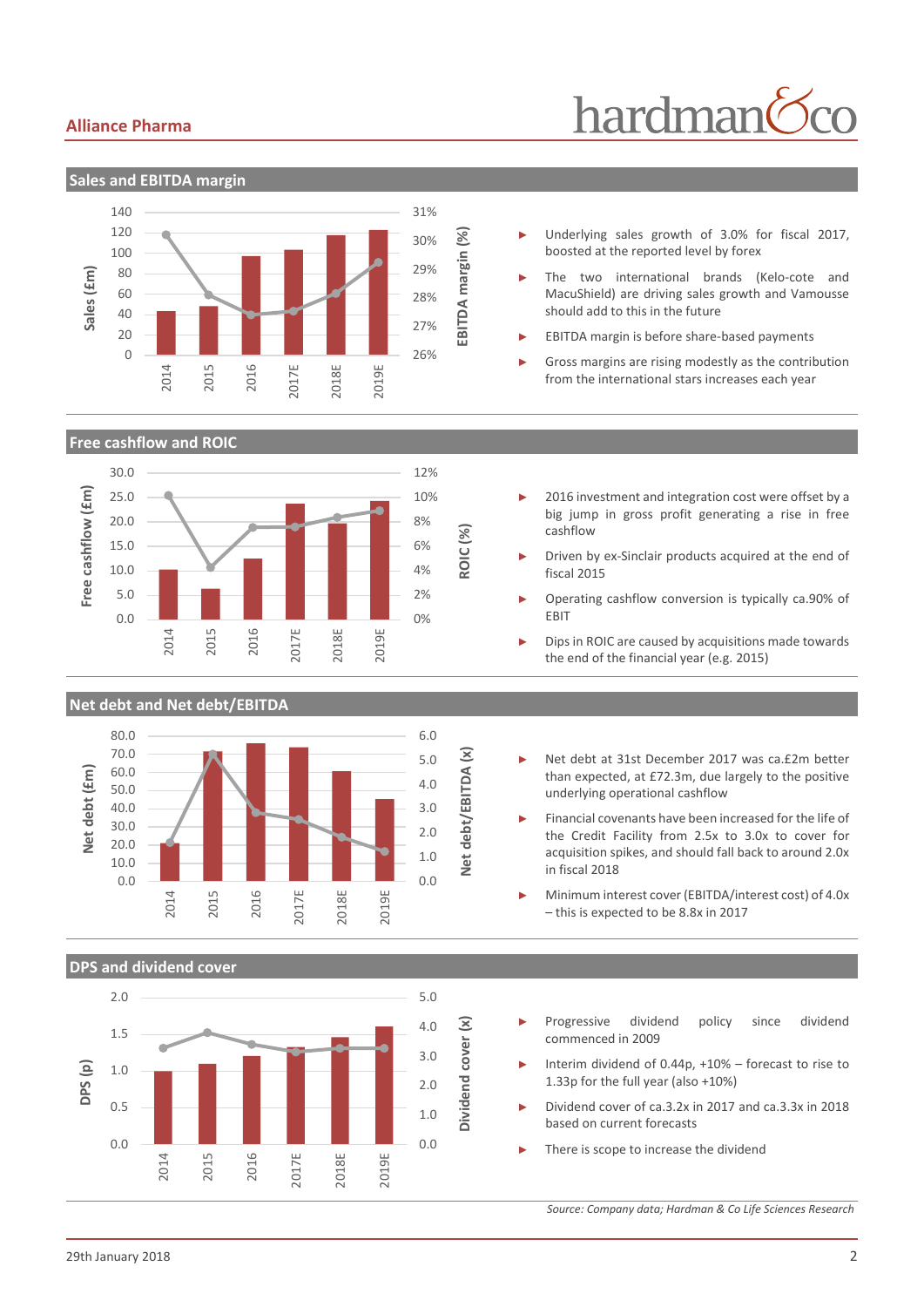## **Full-year 2017 trading update**

#### **Key features**

- Sales: Underlying sales growth of 3% was boosted by currency to a reported figure of £103.3m (£97.5m), which was broadly in line with our forecasts.
- Growth drivers: The main driver of growth was sales of its two international brands, MacuShield and Kelo-Cote, which increased 37% and 33% respectively, together beating expectations by +£0.9m.
- Forex: Reported sales benefited from both US\$ and Euro weakness, which added £2.7m. This was slightly less than our £3.0m forecast, and accounts for the difference between reported and forecasts sales. Readers are reminded that overseas costs will also be higher due to the weakness of sterling.
- ► **Cash generation:** The rising contribution to sales of high-margin growth brands, coupled with close control of working capital, led to a strong underlying generation of operational cashflow.
- ► **Acquisitions:** Vamousse was acquired in December 2017; as the third international growth brand it should add to future cash generation. Together with Ametop (bedrock product), the acquisitions had a total cash cost of £16.0m incl. £0.7m of inventory.
- Net debt: The resulting group net debt at 31<sup>st</sup> December 2017 was -£72.3m (-£76.1m), better than expected by £1.6m. Net debt to EBITDA was quoted at less than 2.5x, implying an underlying EBITDA of £28.9m for 2017.

| Full-year 2017 – actual vs expectations |         |         |                 |          |                                                                                                         |  |  |  |  |
|-----------------------------------------|---------|---------|-----------------|----------|---------------------------------------------------------------------------------------------------------|--|--|--|--|
| <b>Year-end Dec</b>                     | 2016    |         | 2017 CER growth | 2017     | <b>Delta</b>                                                                                            |  |  |  |  |
| (f.m)                                   | actual  | actual  | %               | forecast | Δ                                                                                                       |  |  |  |  |
| Kelo-Cote                               | 10.1    | 13.3    | 31.7%           | 12.7     | $+0.6$                                                                                                  |  |  |  |  |
| Macushield                              | 5.3     | 7.3     | 37.7%           | 7.0      | $+0.3$                                                                                                  |  |  |  |  |
| Group sales                             | 40.4    | 103.3   | 3.1%            | 103.5    | $+2.2$                                                                                                  |  |  |  |  |
| <b>Underlying EBITDA</b>                | 26.7    | $*28.9$ | 8.4%            | 29.0     | $-0.1$                                                                                                  |  |  |  |  |
| Net cash/(debt)                         | $-76.1$ | $-72.3$ | nm              | $-73.9$  | $+1.6$                                                                                                  |  |  |  |  |
|                                         |         |         |                 |          | $\frac{1}{2}$ and $\frac{1}{2}$ and $\frac{1}{2}$ and $\frac{1}{2}$ and $\frac{1}{2}$ and $\frac{1}{2}$ |  |  |  |  |

*\*Estimated*

*Source: Alliance Pharma; Hardman & Co Life Sciences Research*

#### **International brands**

#### *Kelo-Cote*



*Figures 1H'15-1H'16: Hardman pro forma estimates Source: Alliance Pharma; Hardman & Co Life Sciences Research*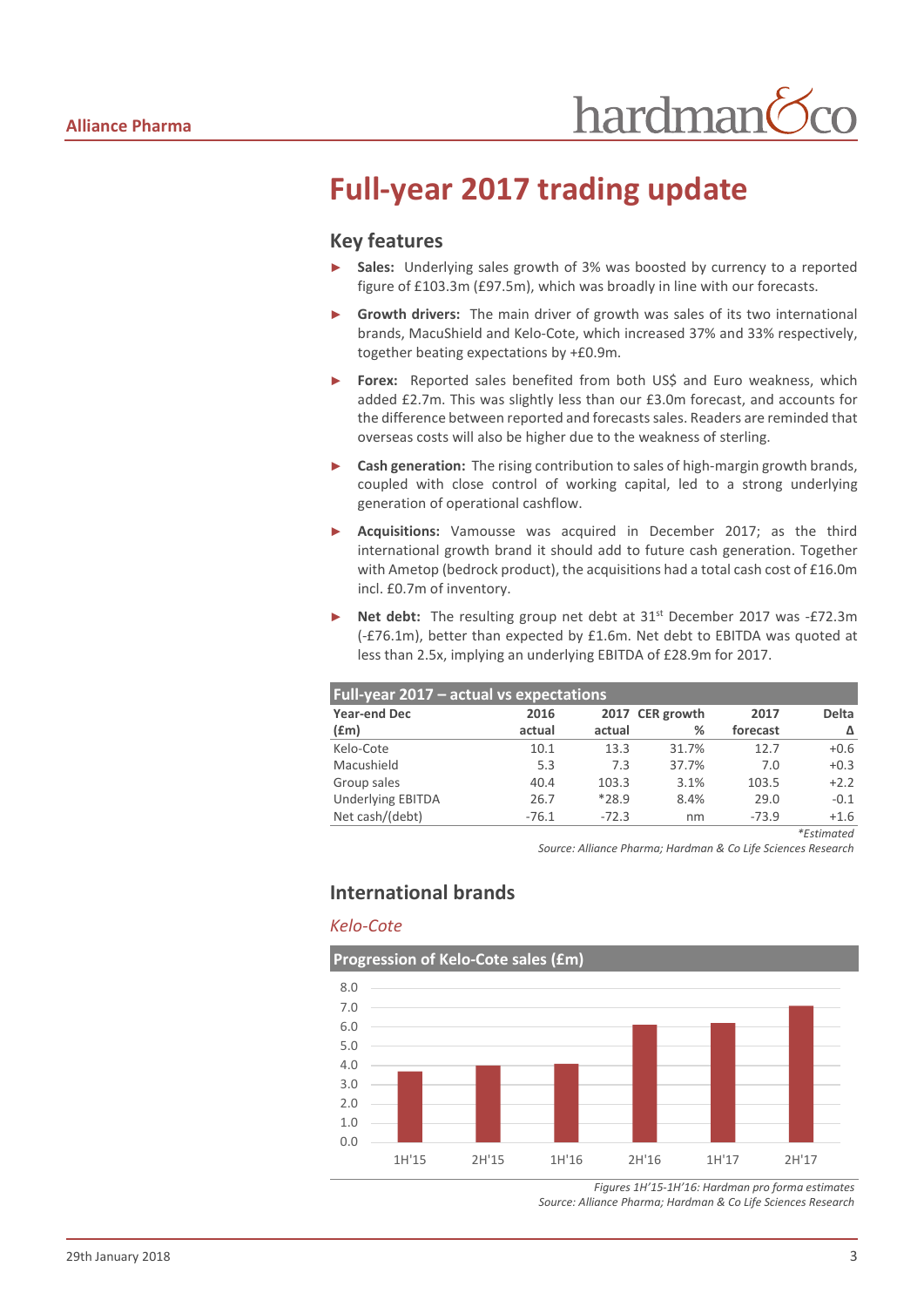

Since being acquired from Sinclair Pharma in December 2015, sales of Kelo-Cote have continued to show strong growth, benefiting from more targeted marketing support and new geographical launches. This scar treatment product is now sold in 65 countries, and with 33% growth in sales to £13.3m (£10.1m) in 2017, £0.6m above expectations, Kelo-Cote has consolidated its position as APH's #1 product.

#### *MacuShield*

APH's fastest-growing product is MacuShield, an eye supplement, which was acquired in February 2015. The UK remains its biggest single market, thus making it less vulnerable to currency movements. MacuShield achieved sales growth of 37% to £7.3m (£5.3m) in 2017, £0.3m above expectations.



*Source: Alliance Pharma; Hardman & Co Life Sciences Research*

#### **Acquisitions**

APH added two new products to its portfolio in December 2017: Ametop (bedrock brand) from Smith & Nephew (S&N) and Vamousse (international brand) from TyraTech – see Hardman & Co report '*Acquisitions to boost growth prospects*' published on 11<sup>th</sup> January:

[http://www.hardmanandco.com/docs/default-source/company-docs/alliance](http://www.hardmanandco.com/docs/default-source/company-docs/alliance-pharma-documents/11.01.18-acquisitions-to-boost-growth-prospects.pdf)[pharma-documents/11.01.18-acquisitions-to-boost-growth-prospects.pdf](http://www.hardmanandco.com/docs/default-source/company-docs/alliance-pharma-documents/11.01.18-acquisitions-to-boost-growth-prospects.pdf)

#### *Vamousse – key acquisition features:*

- Initial cash consideration of \$13.0m/£9.7m, plus deferred payments up to \$4.5m/£3.3m based on achieving certain sales growth targets
- MAT sales in the year to  $31<sup>st</sup>$  December 2016 were \$6.6m/£4.9m and are thought to have been broadly flat in 2017
- Launched in the US and UK in 2014 for the treatment of head lice. Its USP is that it is a fast-acting, pesticide-free product that kills 100% of lice and eggs within 15 minutes of application.

#### *Ametop – key acquisition features:*

- ► Cash consideration of \$7.5m/£5.6m
- Sales in year to 31st October 2017 were \$2.8m/£2.2m
- Topical anaesthetic gel that is used to numb the skin prior to venopuncture or insertion of a cannula. S&N has been selling the product for over 10 years; therefore, it is well established in the market and will join APH's 'bedrock' group of products.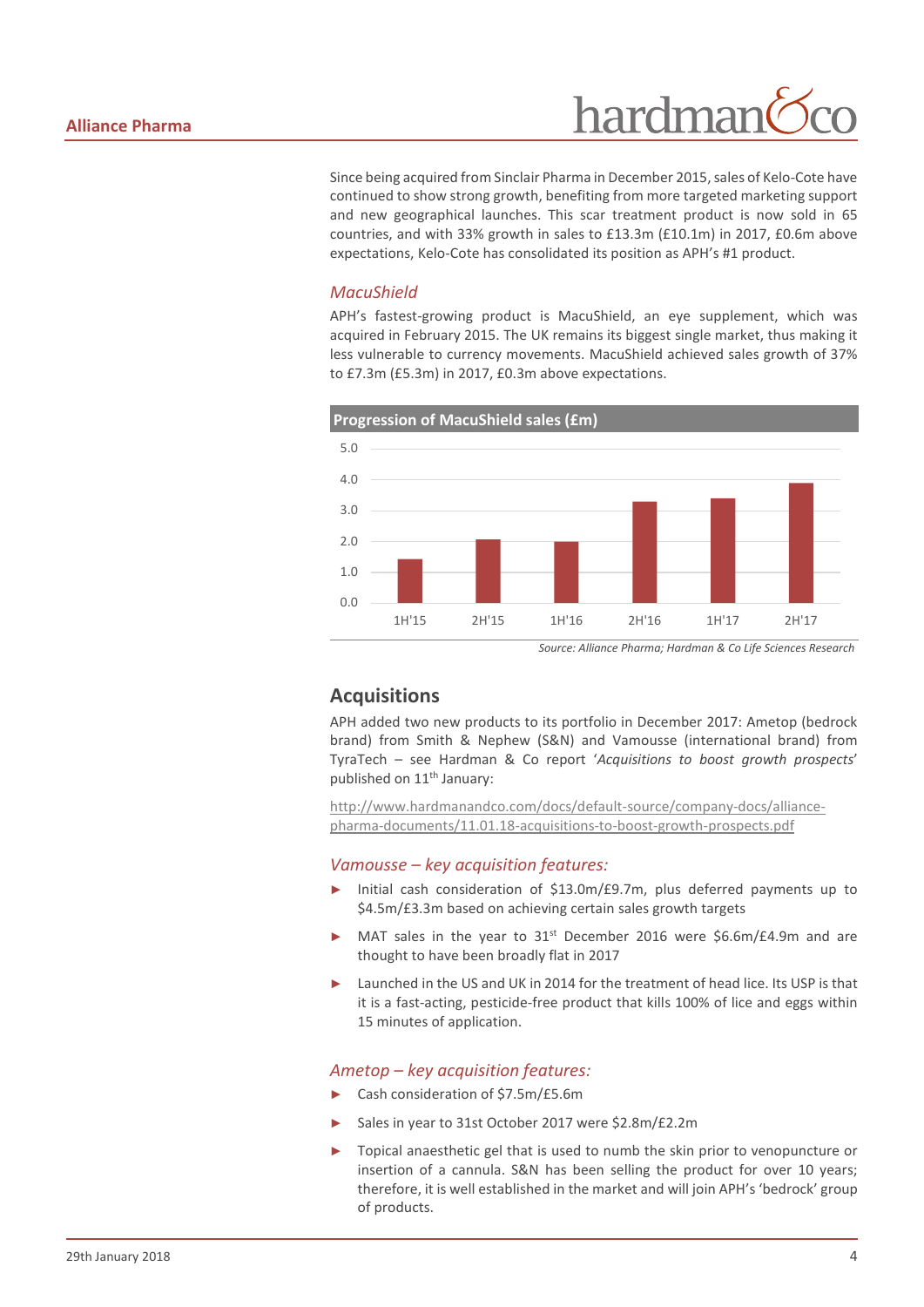## **Financial forecasts**

## **Profit & Loss**

- ► **International brands:** Sales of Kelo-Cote and MacuShield were ahead of forecasts by £0.9m collectively.
- ► **Forecasts:** Publication of this trading statement has not resulted in any changes to our forecasts for fiscal years 2018 and 2019.

| <b>Profit &amp; Loss account</b> |         |         |         |         |         |         |
|----------------------------------|---------|---------|---------|---------|---------|---------|
| Year-end Dec (£m)                | 2014    | 2015    | 2016    | 2017    | 2018E   | 2019E   |
| GBP:EUR                          |         | 1.284   | 1.223   | 1.141   | 1.141   | 1.141   |
| GBP:USD                          |         | 1.432   | 1.354   | 1.289   | 1.289   | 1.289   |
|                                  |         |         |         |         |         |         |
| <b>Sales</b>                     | 43.5    | 48.3    | 97.5    | 103.3   | 118.0   | 126.0   |
| Cost of goods                    | $-18.5$ | $-19.6$ | $-42.6$ | $-44.2$ | $-49.5$ | $-52.9$ |
| Gross profit                     | 25.0    | 28.7    | 54.8    | 59.1    | 68.5    | 73.1    |
| Admin & marketing                | $-12.5$ | $-15.6$ | $-28.8$ | $-31.1$ | $-37.0$ | $-38.6$ |
| <b>Underlying EBITDA</b>         | 13.2    | 13.6    | 26.7    | 29.0    | 33.2    | 36.5    |
| <b>EBITDA</b> margin             | 30.2%   | 28.1%   | 27.4%   | 28.1%   | 28.1%   | 29.0%   |
| Depreciation                     | $-0.3$  | $-0.3$  | $-0.3$  | $-0.5$  | $-1.2$  | $-1.5$  |
| Amortisation                     | $-0.5$  | $-0.2$  | $-0.1$  | $-0.3$  | $-0.2$  | $-0.2$  |
| Other income                     | 0.0     | 0.0     | 0.0     | 0.0     | 0.0     | 0.0     |
| Share of JV profits/(loss)       | 0.3     | 0.2     | 0.3     | 0.3     | 0.3     | 0.3     |
| <b>Underlying EBIT</b>           | 12.4    | 13.1    | 26.3    | 28.3    | 31.8    | 34.8    |
| Share-based costs                | $-0.6$  | $-0.6$  | $-0.7$  | $-1.5$  | $-1.5$  | $-1.5$  |
| <b>Exceptional items</b>         | $-0.6$  | 4.5     | 0.0     | $*4.8$  | 0.0     | 0.0     |
| <b>Statutory EBIT</b>            | 11.2    | 17.0    | 25.6    | 31.6    | 30.3    | 33.3    |
| Net interest                     | $-1.0$  | $-1.1$  | $-2.8$  | $-2.8$  | $-2.9$  | $-2.3$  |
| Other financials                 | 0.0     | 0.1     | $-0.6$  | 0.0     | 0.1     | 0.0     |
| U/lying pre-tax profit           | 10.7    | 12.8    | 23.5    | 25.5    | 28.9    | 32.5    |
| <b>Extraordinary items</b>       | 0.0     | 0.0     | 0.0     | 0.0     | 0.0     | 0.0     |
| <b>Reported PBT</b>              | 10.2    | 15.9    | 22.2    | 28.8    | 27.5    | 31.1    |
| Underlying tax                   | $-2.0$  | $-1.4$  | $-4.1$  | $-5.2$  | $-6.2$  | $-7.0$  |
| <b>Exceptional tax</b>           | 0.3     | $-1.1$  | 0.0     | $-0.9$  | 0.0     | 0.0     |
| Tax payable/credit               | $-1.8$  | $-2.5$  | $-4.1$  | $-6.1$  | $-6.2$  | $-7.0$  |
| Tax rate                         | 17.4%   | 15.6%   | 18.6%   | 21.0%   | 22.4%   | 22.5%   |
| <b>Underlying net income</b>     | 8.7     | 11.5    | 19.4    | 20.3    | 22.8    | 25.5    |
| Statutory net income             | 8.4     | 13.5    | 18.1    | 22.7    | 21.4    | 24.1    |
|                                  |         |         |         |         |         |         |
| <b>Ordinary 1p shares:</b>       |         |         |         |         |         |         |
| Period-end (m)                   | 264.1   | 468.2   | 472.6   | 475.0   | 475.0   | 475.0   |
| Weighted average (m)             | 264.1   | 272.7   | 469.4   | 472.6   | 475.0   | 475.0   |
| Fully diluted (m)                | 265.6   | 299.2   | 505.0   | 508.1   | 510.5   | 510.5   |
| U/lying basic EPS (p)            | 3.29    | 4.20    | 4.14    | 4.30    | 4.80    | 5.37    |
| Statutory basic EPS (p)          | 3.17    | 4.93    | 3.85    | 4.81    | 4.50    | 5.07    |
| U/lying fully-dil. EPS (p)       | 3.27    | 3.83    | 3.85    | 4.00    | 4.46    | 5.00    |
| Stat. fully-dil. EPS (p)         | 3.16    | 4.50    | 3.58    | 4.48    | 4.18    | 4.71    |
| DPS (p)                          | 1.00    | 1.10    | 1.21    | 1.33    | 1.46    | 1.61    |

*\*Warranty receipt: a £5m accrual in 2017 due to Kelo-stretch, with £4.0m cash received in 2017 and £1m to be received in cash by 30th June 2018, less modest associated costs Source: Hardman & Co Life Sciences Research*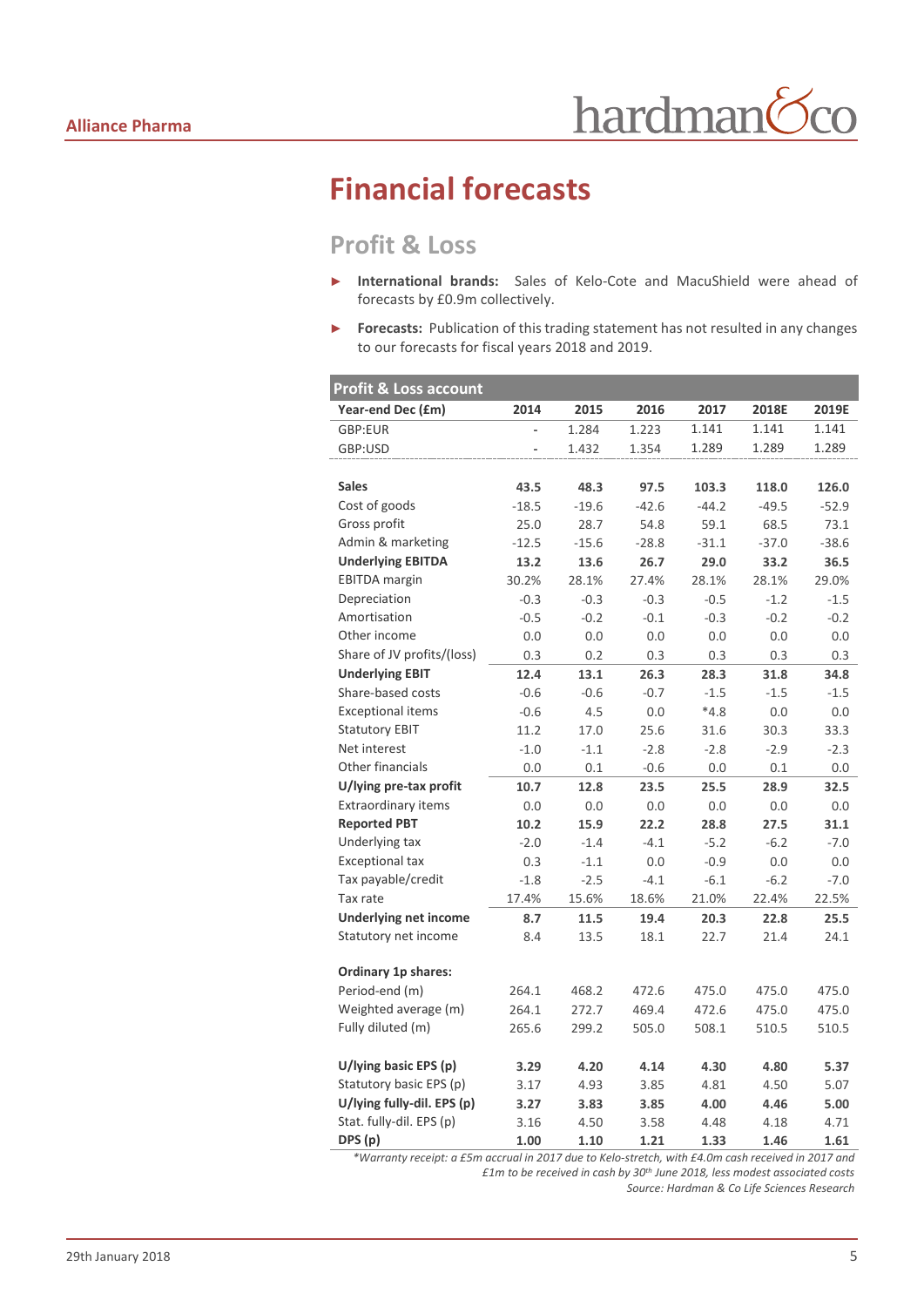## **Balance sheet**

► **Forecasts:** Updated slightly to reflect new information in the trading statement. Better-than-expected growth of high-margin international products and improved working capital have resulted in a lower level of net debt, at -£72.3m (£1.6m better than forecast) on 31st December 2017.

| <b>Balance sheet</b>    |        |         |         |        |         |         |
|-------------------------|--------|---------|---------|--------|---------|---------|
| @31st December (£m)     | 2014   | 2015    | 2016    | 2017   | 2018E   | 2019E   |
| Shareholders' funds     | 70.8   | 162.4   | 179.3   | 195.7  | 210.1   | 226.5   |
| Cumulated goodwill      | 3.6    | 26.0    | 26.0    | 26.0   | 26.0    | 26.0    |
| Total equity            | 74.4   | 188.5   | 205.3   | 221.7  | 236.1   | 252.5   |
| Share capital           | 2.6    | 4.7     | 4.7     | 4.7    | 4.7     | 4.7     |
| Reserves                | 68.1   | 157.8   | 174.5   | 190.9  | 205.3   | 221.8   |
| Provisions/liabilities  | 0.4    | 1.5     | 1.7     | 1.7    | 1.7     | 1.7     |
| Deferred tax            | 6.1    | 37.0    | 29.7    | 29.7   | 29.7    | 29.7    |
| Long-term loans         | 19.2   | 59.0    | 57.6    | 53.7   | 44.6    | 36.8    |
| Short-term debt         | 3.3    | 15.8    | 25.8    | 25.8   | 21.8    | 14.0    |
| less: Cash              | 1.4    | 3.2     | 7.2     | 7.2    | 7.2     | 7.2     |
| <b>Invested capital</b> | 98.4   | 272.5   | 286.8   | 299.4  | 300.6   | 301.6   |
| <b>Fixed assets</b>     | 0.4    | 1.0     | 1.8     | 3.4    | 3.7     | 3.3     |
| Intangible assets       | 85.3   | 233.9   | 238.5   | 238.5  | 238.5   | 238.5   |
| JV assets               | 2.7    | 2.9     | 2.9     | 2.9    | 2.9     | 2.9     |
| Goodwill                | 3.6    | 26.0    | 26.0    | 26.0   | 26.0    | 26.0    |
| Inventories             | 5.9    | 12.9    | 15.4    | 17.0   | 19.4    | 20.7    |
| Trade debtors           | 6.6    | 8.8     | 20.5    | 21.8   | 24.8    | 26.5    |
| Other debtors           | 1.7    | 2.8     | 6.2     | 6.5    | 7.5     | 8.0     |
| Tax liability/credit    | $-1.0$ | $-2.1$  | $-2.5$  | $-2.0$ | $-2.1$  | $-2.2$  |
| Trade creditors         | $-1.7$ | $-1.2$  | $-5.7$  | $-5.9$ | $-6.6$  | $-7.0$  |
| Other creditors         | $-5.2$ | $-12.7$ | $-16.3$ | $-8.8$ | $-13.6$ | $-15.1$ |
| Debtors less creditors  | 0.4    | $-4.3$  | 2.2     | 11.6   | 10.1    | 10.2    |
| <b>Invested capital</b> | 98.4   | 272.5   | 286.8   | 299.4  | 300.6   | 301.6   |

*Source: Hardman & Co Life Sciences Research*

| <b>Key metrics</b>      |         |         |         |         |         |         |
|-------------------------|---------|---------|---------|---------|---------|---------|
| Year-end Dec (£m)       | 2014    | 2015    | 2016    | 2017    | 2018E   | 2019E   |
| Net cash/(debt)         | $-21.1$ | $-71.5$ | $-76.1$ | $-72.3$ | $-59.1$ | $-43.6$ |
| Net debt/EBITDA (x)     | 1.6     | 5.3     | 2.8     | 2.5     | 1.8     | 1.2     |
| Net debt/equity (%)     | $-28%$  | $-38%$  | $-37%$  | $-33%$  | $-25%$  | $-17%$  |
| NAV/share (p)           | 27      | 35      | 38      | 41      | 44      | 48      |
| Stock days              | 48      | 71      | 53      | 57      | 56      | 58      |
| Debtor days             | 66      | 58      | 77      | 75      | 72      | 74      |
| Creditor days           | 33      | 57      | 48      | 48      | 48      | 48      |
| Interest cover (x)      | 11.4    | 10.8    | 9.2     | 9.8     | 10.9    | 14.9    |
| Dividend cover (x)      | 3.3     | 3.8     | 3.4     | 3.2     | 3.3     | 3.3     |
| Cap-ex/depreciation (x) | 0.4     | 2.7     | 3.4     | 4.4     | 1.3     | 0.7     |
| <b>NOPAT</b>            | 10      | 12      | 22      | 23      | 25      | 27      |
| After-tax ROIC          | 10.2%   | 4.3%    | 7.6%    | 7.5%    | 8.3%    | 9.1%    |
| Cap-ex/sales (%)        | 0.3%    | 1.3%    | 1.2%    | 1.9%    | 1.3%    | 0.8%    |

*Source: Hardman & Co Life Sciences Research*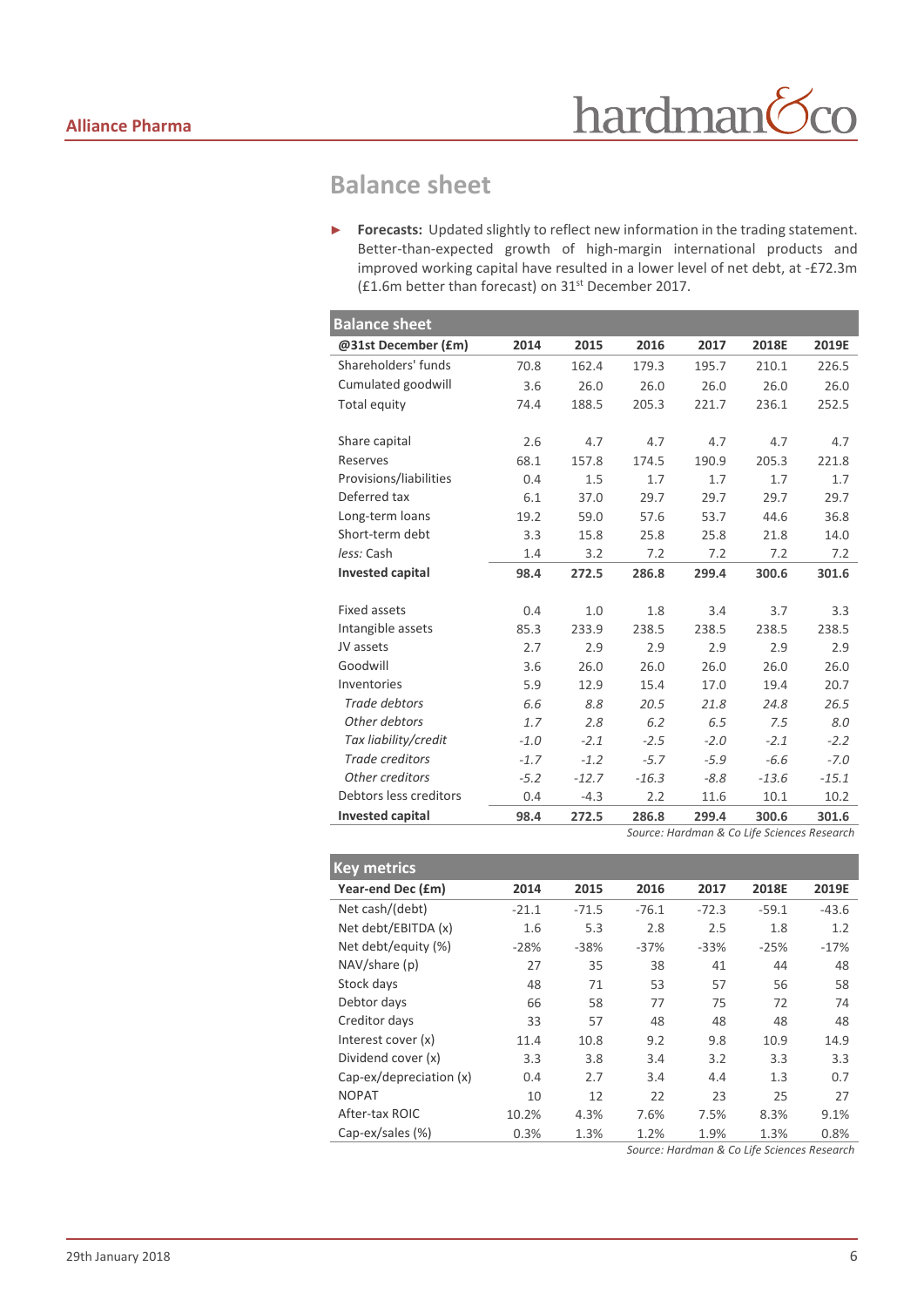## **Cashflow**

- ► **Free cashflow:** Growth in high-margin brands, coupled with close control of working capital, have led to strong underlying generation of operational cash flow.
- ► **Acquisitions:** Towards the end of the trading period, £16m cash was invested in the acquisitions of Vamousse and Ametop.
- ► **Leverage:** Despite the acquisitions, net debt to EBITDA still reduced from 2.8x in 2016 to 2.5x in 2017. APH expects leverage will continue to reduce to below 2.0x during 2018.

| <b>Cashflow</b>             |         |          |         |         |         |         |
|-----------------------------|---------|----------|---------|---------|---------|---------|
| Year-end Dec (£m)           | 2014    | 2015     | 2016    | 2017    | 2018E   | 2019E   |
| <b>Underlying EBIT</b>      | 12.4    | 13.1     | 26.3    | 28.3    | 31.8    | 34.8    |
| Depreciation                | 0.3     | 0.2      | 0.3     | 0.5     | 1.2     | 1.5     |
| Amortisation                | 1.1     | 0.2      | 0.1     | 0.3     | 0.2     | 0.2     |
| Inventories                 | $-0.4$  | $-7.0$   | $-2.4$  | $-1.6$  | $-2.4$  | $-1.3$  |
| Receivables                 | 2.8     | 2.3      | $-14.1$ | 3.6     | $-3.1$  | $-1.7$  |
| Payables                    | $-1.8$  | $-3.3$   | 10.1    | $-0.2$  | 0.7     | 0.4     |
| Change in working capital   | $-1.8$  | $-8.0$   | $-6.5$  | 1.8     | $-4.8$  | $-2.6$  |
| Exceptionals/provisions     | 0.0     | 4.5      | 0.0     | 4.0     | 1.0     | 0.0     |
| Other                       | 1.4     | $-0.1$   | $-0.3$  | 0.0     | 0.0     | 0.0     |
| Cashflow from ops.          | 13.4    | 9.9      | 20.0    | 34.8    | 29.4    | 33.9    |
| Net interest                | $-0.9$  | $-1.0$   | $-3.0$  | $-2.8$  | $-2.9$  | $-2.3$  |
| Tax paid/received           | $-2.0$  | $-1.9$   | $-3.0$  | $-4.6$  | $-5.3$  | $-6.4$  |
| Operational cashflow        | 10.5    | 7.0      | 13.9    | 27.5    | 21.2    | 25.2    |
| Capital expenditure         | $-0.1$  | $-0.6$   | $-1.1$  | $-2.0$  | $-1.5$  | $-1.0$  |
| Capitalised R&D             | $-0.1$  | 0.0      | $-0.3$  | $-0.3$  | $-0.3$  | $-0.3$  |
| Sale of fixed assets        | 0.0     | 0.0      | 0.0     | 0.0     | 0.0     | 0.0     |
| Free cashflow               | 10.3    | 6.4      | 12.5    | 25.2    | 19.5    | 23.9    |
| Acquisitions                | $-3.3$  | $-133.9$ | $-6.0$  | $-17.1$ | 0.0     | $-1.5$  |
| <b>Disposals</b>            | 0.0     | 0.0      | 0.0     | 0.0     | 0.0     | 0.0     |
| <b>Dividends</b>            | $-2.4$  | $-2.6$   | $-5.2$  | $-5.7$  | $-6.3$  | $-7.0$  |
| Other investments           | $-0.5$  | 0.0      | $-1.0$  | 0.0     | 0.0     | 0.0     |
| <b>CF after investments</b> | 4.1     | $-130.1$ | 0.3     | 2.3     | 13.1    | 15.5    |
| Share repurchases           | 0.0     | 0.0      | 0.0     | 0.0     | 0.0     | 0.0     |
| Capital increases           | 0.0     | 79.8     | 1.3     | 0.5     | 0.0     | 0.0     |
| Currency effect             | 0.0     | $-0.1$   | $-6.2$  | 1.0     | 0.0     | 0.0     |
| Change in net debt          | 4.1     | $-50.4$  | $-4.6$  | 3.8     | 13.1    | 15.5    |
| Opening net cash/(debt)     | $-25.2$ | $-21.1$  | $-71.6$ | $-76.1$ | $-72.3$ | $-59.1$ |
| Closing net cash/(debt)     | $-21.1$ | $-71.6$  | $-76.1$ | $-72.3$ | $-59.1$ | $-43.6$ |
| Hardman CF/share (p)        | 3.9     | 2.3      | 2.7     | 5.3     | 4.1     | 5.0     |

*Source: Hardman & Co Life Sciences Research*